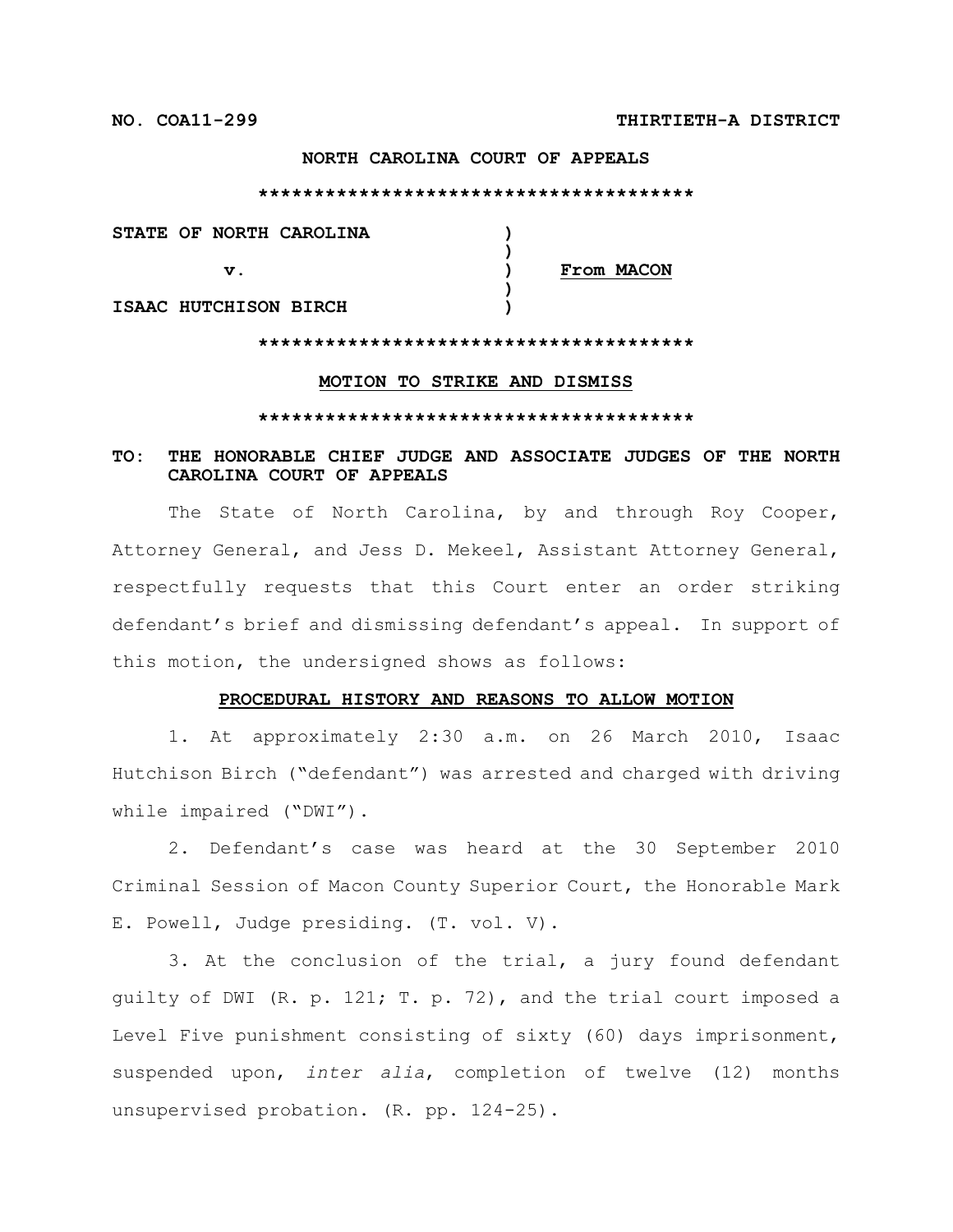4. Defendant gave notice of appeal in open court. (T. p. 75).<sup>1</sup>

5. Both at trial and now on appeal, defendant has proceeded *pro se*.

6. On 6 December 2010, the transcripts were delivered, and on 28 January 2011, defendant served on the State the proposed record on appeal. (R. p. 137).

7. The Record on Appeal was settled by operation of law, filed on 8 March 2011, docketed on 14 March 2011, and mailed to the parties on 15 March 2011. (R. p. 1).

8. On 14 April 2011 – the date defendant's brief was due – defendant filed a motion for an extension of time, seeking an additional sixty (60) days. The State did not object to the motion, and that same day, the Court allowed in part defendant's motion, granting an extension of thirty (30) days and providing that defendant shall file his brief on or before 16 May 2011. A copy of the Court's Order is attached hereto as Exhibit A.

9. As shown by the documents attached hereto as Exhibit B, defendant electronically filed his brief on 17 May 2011.

10. Although only one day late, defendant nevertheless failed to timely file his appellate brief *as ordered by this Court*, notwithstanding the fact that (a) defendant was granted an additional thirty (30) days to file his brief, and (b) defendant's 237-page historical and ontological argument against the State of North Carolina's legitimacy and very existence substantially echoes

<sup>&</sup>lt;sup>1</sup>It appears a written notice of appeal also was filed. (R. p. 126). However, like much of the Record on Appeal, the Notice of Appeal is virtually illegible.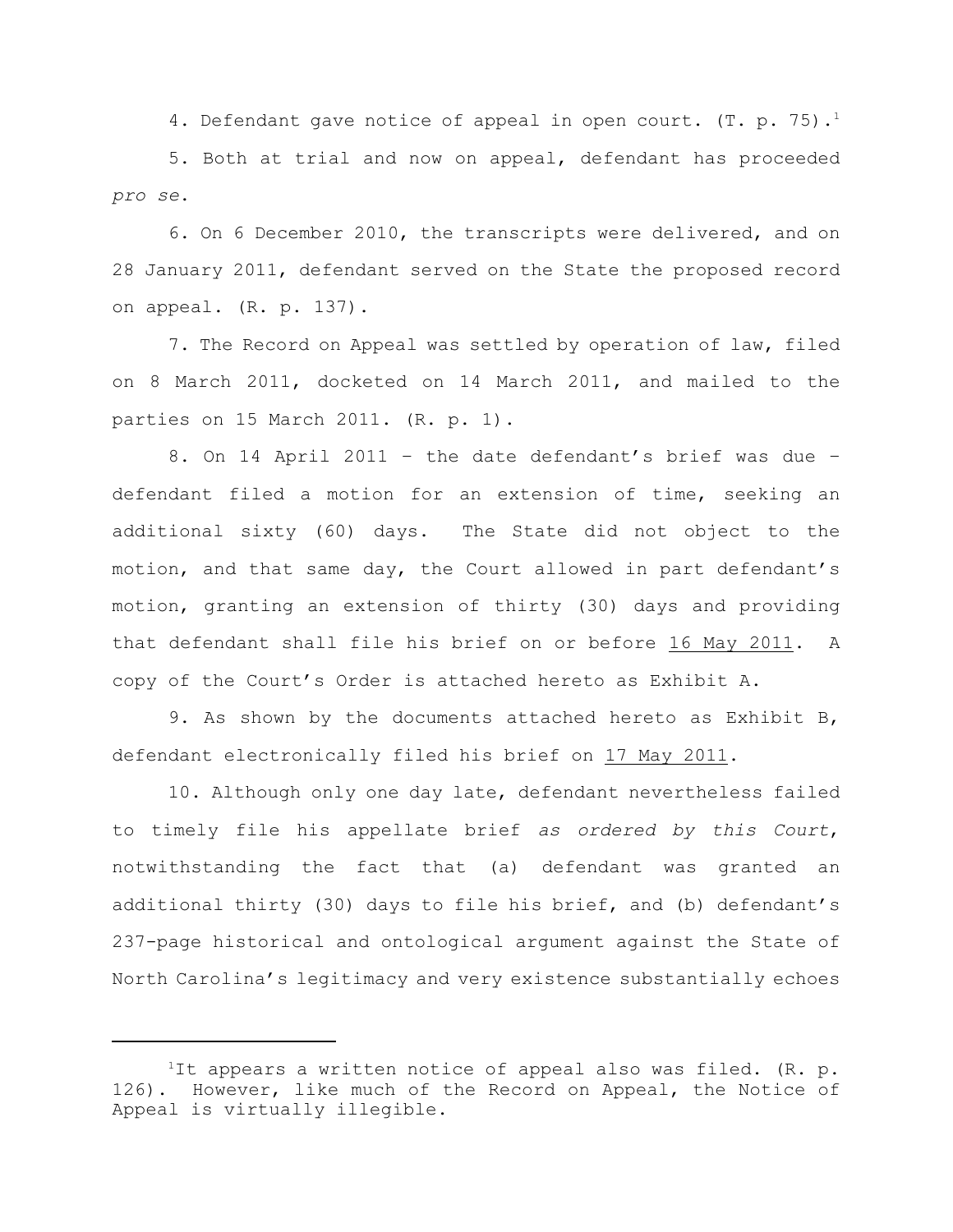– and at times copies verbatim – his memorandum of law submitted to the trial court nearly *a year ago* on 21 May 2010. (*Compare* Def br., *with* R. pp. 22-105).

11. The Rules of Appellate Procedure "apply to everyone – whether acting *pro se* or being represented by all of the five largest law firms in the state." *Bledsoe v. County of Wilkes*, 135 N.C. App. 124, 125, 519 S.E.2d 316, 317 (1999).

12. Pursuant to Rule 13(c) of the Rules of Appellate Procedure, "[i]f an appellant fails to file and serve a brief within the time allowed, the appeal may be dismissed on motion of an appellee or on the court's own initiative." N.C. R. App. P. 13(c); *see also* N.C. R. App. P. 25(a).

**WHEREFORE**, the State respectfully requests that defendant's untimely brief be stricken and the appeal dismissed.

Electronically submitted, this the 17th day of May, 2011.

Roy Cooper ATTORNEY GENERAL

/s/ ELECTRONICALLY SUBMITTED Jess D. Mekeel Assistant Attorney General

North Carolina Department of Justice Post Office Box 629 Raleigh, North Carolina 27602 Telephone: (919) 716-6500 Facsimile: (919) 716-6708 Email: jmekeel@ncdoj.gov N.C. State Bar No. 35444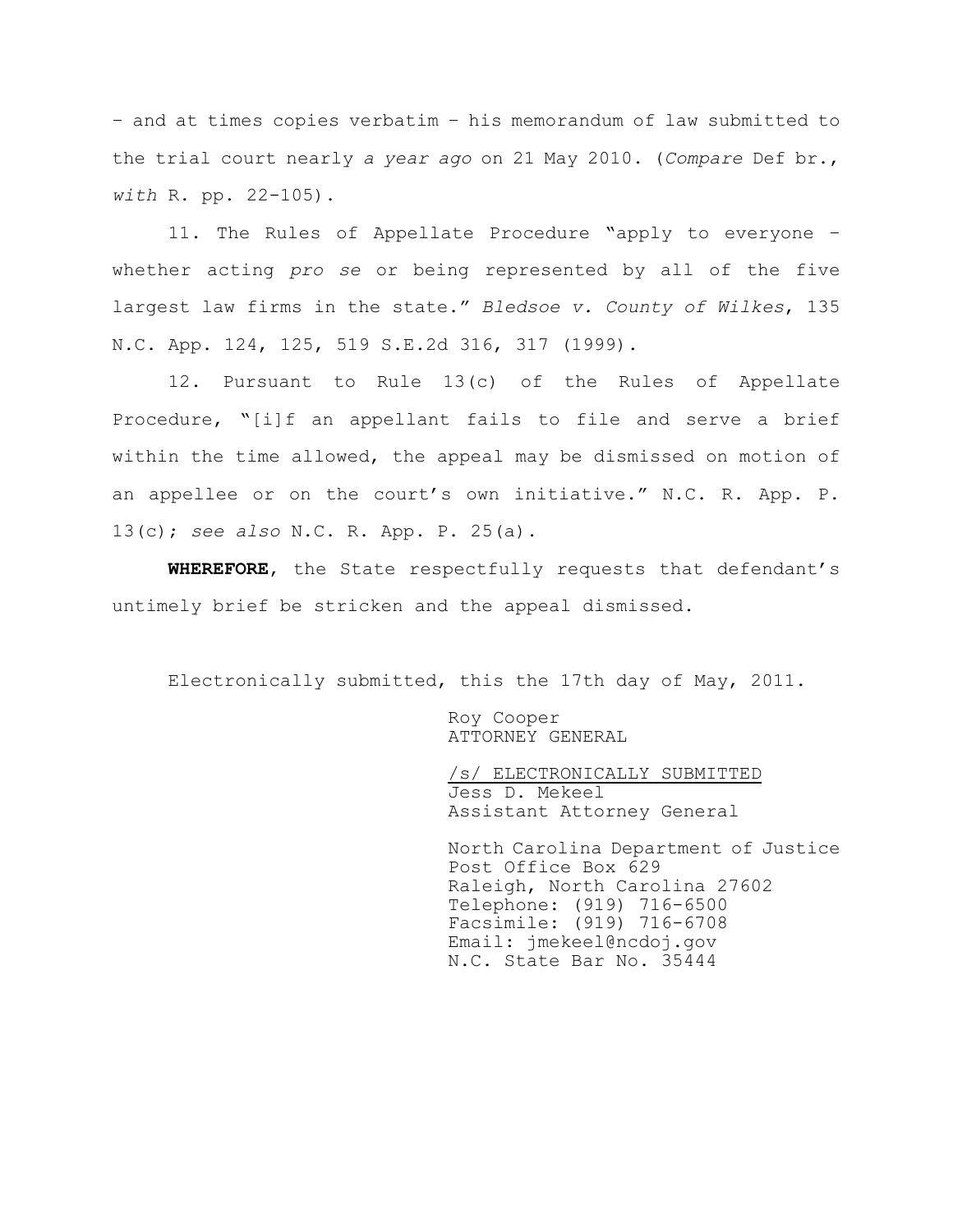### **CERTIFICATE OF SERVICE**

I HEREBY CERTIFY that I have this day served the foregoing MOTION TO STRIKE AND DISMISS upon DEFENDANT by placing a copy of same in the United States Mail, first class postage prepaid, addressed as follows:

Isaac Hutchison Birch 462 Judd Duvall Lane Franklin, North Carolina 28734

This the 17th day of May, 2011.

/s/ ELECTRONICALLY SUBMITTED Jess D. Mekeel Assistant Attorney General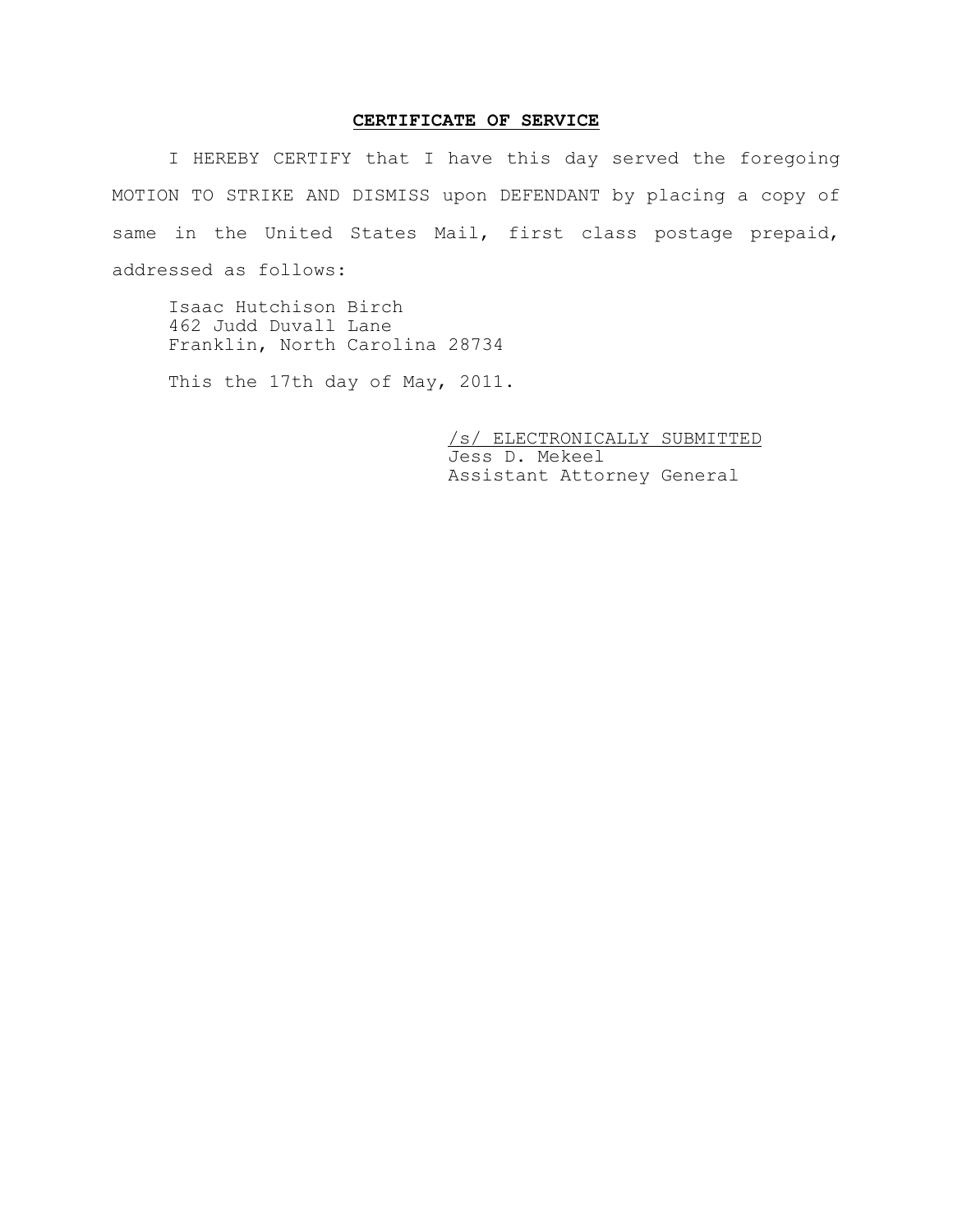

Fax: (919) 831-3615 Web: http://www.nccourts.org

**Porth Carolina Court of Appeals**<br>JOHN H. CONNELL, Clerk<br>Court of Appeals Building<br>One West Morgan Street<br>Raleigh, NC 27601<br>(919) 831-3600 From Macon<br>(10CRS50329)

**Mailing Address:** P. O. Box 2779<br>Raleigh, NC 27602

No. 11-299

STATE OF NORTH CAROLINA

 $\mathbf v$ 

**ISAAC HUTCHISON BIRCH** 



ORDER

The following order was entered:

The motion filed in this cause on the 14th of April 2011 and designated 'Motion to Extend Time to File Brief' is allowed in part. Defendant-appellant's brief shall be filed on or before 16 May 2011.

By order of the Court this the 14th of April 2011.

WITNESS my hand and official seal this the 14th day of April 2011.

John H. Connell Clerk, North Carolina Court of Appeals

Copy to: Mr. Isaac Hutchison Birch, Attorney at Law, For Birch, Isaac Hutchison Mr. Jess D. Mekeel, Assistant Attorney General, For State of North Carolina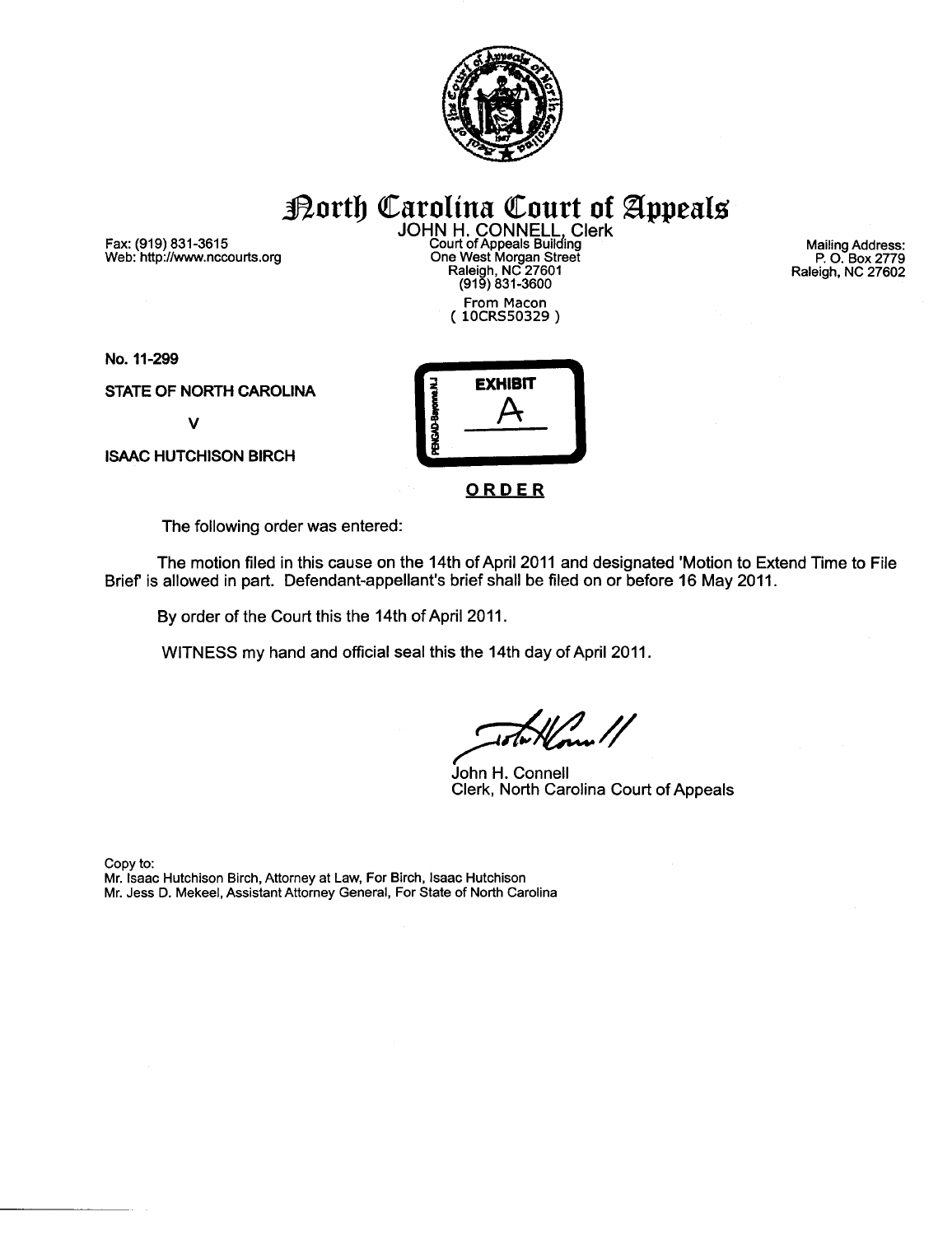# **North Carolina Court of Appeals**

### **Docket Sheet**

**State v Birch** 

| <b>Case Number:</b>                  | 11-299                |                                       |                        |                   |                                 |                           |         |                    |
|--------------------------------------|-----------------------|---------------------------------------|------------------------|-------------------|---------------------------------|---------------------------|---------|--------------------|
| As of:                               | 05/17/2011            |                                       |                        |                   |                                 |                           |         |                    |
| <b>Case Closed:</b>                  | No                    | <b>Close Date:</b>                    |                        | <b>Case Type:</b> | Criminal (Crim_othr) Mediation: |                           | No      |                    |
| STATE OF NORTH CAROLINA              |                       |                                       | PENGAD-Bayonne NJ      | <b>EXHIBIT</b>    |                                 |                           |         |                    |
| $\vee$                               |                       |                                       |                        |                   |                                 |                           |         |                    |
| <b>ISAAC HUTCHISON BIRCH</b>         |                       |                                       |                        |                   |                                 |                           |         |                    |
| <b>Docket Date:</b>                  | 03-14-2011            | <b>File Date:</b>                     | 03-09-2011             | <b>File Time:</b> | 08:00                           | Acquired Date: 03-09-2011 |         |                    |
| <b>Bond Collected:</b><br><b>BAR</b> | No<br>$\sim$ $\sim$   | <b>Docket Fee:</b>                    | No                     | Pauper:           | No                              | Print Deposit: No         |         | State Appeals: No  |
| Venue:                               | Macon (30A) Heard In: |                                       | <b>Superior Courts</b> |                   |                                 |                           |         |                    |
| To SC:                               |                       | From SC:                              |                        |                   |                                 |                           |         |                    |
|                                      |                       | <b>L'évrer CourtANdini e l'SLIE</b>   |                        |                   |                                 |                           |         |                    |
| Location:                            | Macon (30A)           |                                       |                        |                   |                                 |                           |         |                    |
| Judge:                               | Mark E. Powell        |                                       |                        |                   |                                 |                           |         |                    |
| Case #:                              | 10CRS50329            |                                       |                        |                   |                                 |                           |         |                    |
|                                      | Tracking/Arcues       |                                       |                        |                   |                                 |                           |         |                    |
| <b>Argue Date:</b>                   | #                     |                                       |                        |                   |                                 |                           |         |                    |
|                                      | Opinion and           |                                       |                        |                   |                                 |                           |         |                    |
|                                      |                       |                                       |                        |                   |                                 |                           |         |                    |
|                                      | Documents.            |                                       |                        |                   |                                 |                           |         |                    |
| <b>Document</b>                      | <b>Date Filed</b>     | Cert of Service Rec/Brf Due Resp. Due |                        |                   | Resp. Recvd                     | <b>Mailed Out Ruling</b>  |         | <b>Ruling Date</b> |
| (1) RECORD                           | 03-09-2011            |                                       |                        |                   |                                 | 03-15-2011                |         |                    |
| (2) MOTION                           | 04-14-2011            | 04-13-2011                            |                        |                   |                                 |                           | Allowed | 04-14-2011         |
| (3) APPELLANT BRIEF 05-17-2011       |                       |                                       |                        |                   |                                 | 05-17-2011                |         |                    |
|                                      |                       |                                       |                        |                   |                                 |                           |         |                    |

1 - RECORD<br>Filed: 03-09-2011 @ 08:00:00<br>FOR: Defendant-Appellant Birch, Isaac Hutchison<br>BY : Mr. Isaac Hutchison Birch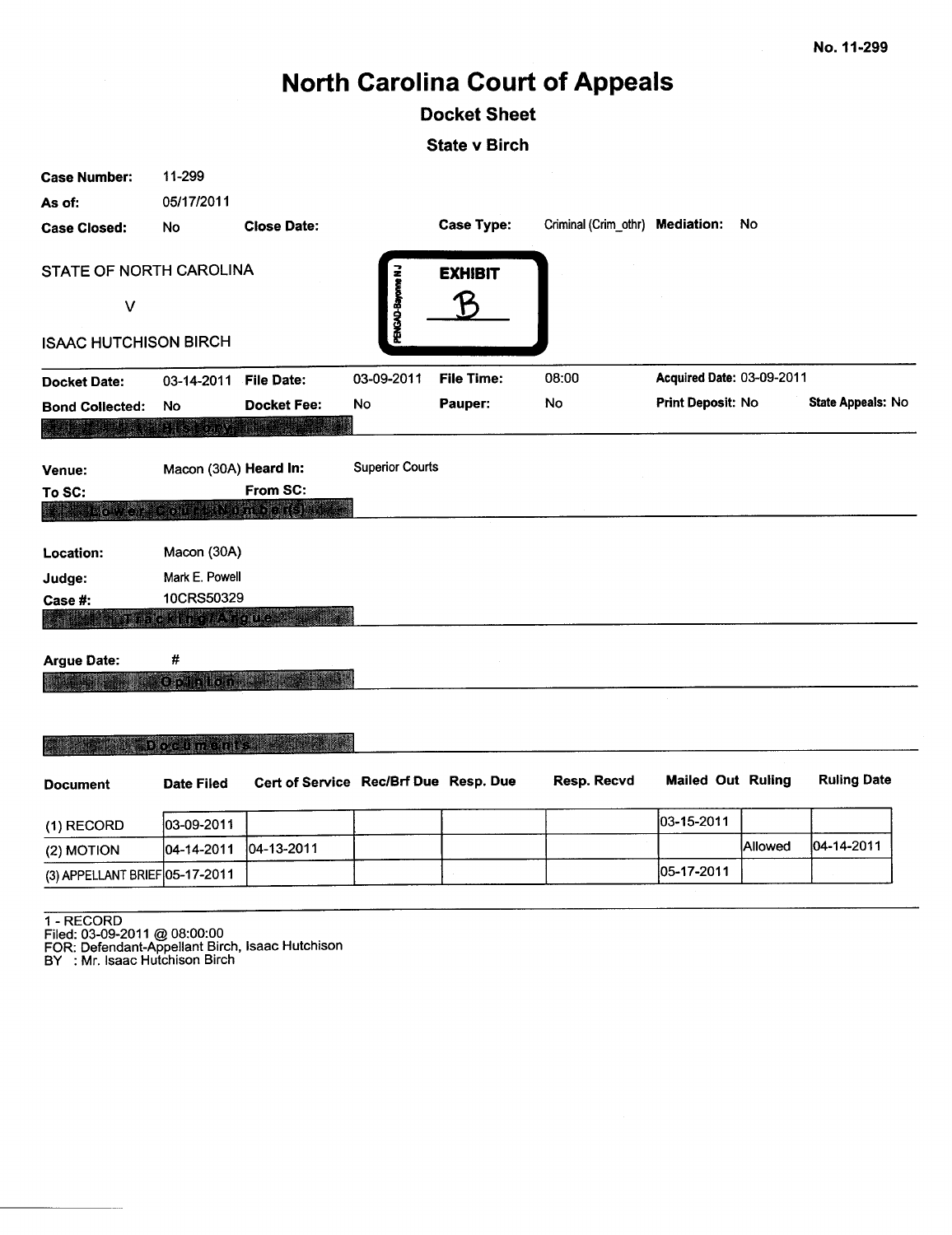2 - MOTION MOTION TO EXTEND TIME TO FILE BRIEF (Allowed) - 04-14-2011<br>Filed: 04-14-2011 @ 09:13:20 FOR: Defendant-Appellant Birch, Isaac Hutchison BY : Mr. Isaac Hutchison Birch

The following order was entered:

The motion filed in this cause on the 14th of April 2011 and designated 'Motion to Extend Time to File Brief' is allowed in part. Defendant-appellant's brief shall be filed on or before 16 May 2011.

By order of the Court this the 14th of April 2011.

3 - APPELLANT BRIEF Filed: 05-17-2011 @ 01:13:56 FOR: Defendant-Appellant Birch, Isaac Hutchison BY : Mr. Isaac Hutchison Birch

lina transfer rent.

| <b>Date Charged</b> | Charge Type      | <b>Amount Charged</b> | Amount Paid | <b>Document</b>       | Pages | Receipt#                  | Date Paid |
|---------------------|------------------|-----------------------|-------------|-----------------------|-------|---------------------------|-----------|
| 03-15-2011          | <b>Printing</b>  | 245.00                | 245.00      | <b>RECORDI</b>        |       | 140 R032052811 03-28-2011 |           |
| 05-17-2011          | <b>IPrintina</b> | 414.75                |             | 0.00 APPELLANT BRIEFI | 237   |                           |           |

### **Likabet vidibiti**ka

Received CD of Transcript with certificate of delivery from Diane L. Thommes, Court Reporter 12-30-2010

Exhibit A - 3 Copies

\*\*\*\*\*\*\*\*\*\*\*\*\*\*\*\*\*\*\*\*\*\*\*\*\*\*\*\*\*\*\*\*\*\*

Transcript electronically filed

Date Filed: 03-21-2011 Transcript-State vs. Birch-June 1, 2010-Vol. 1 of 5.pdf Date Filed: 03-21-2011 Transcript-State vs. Birch-June 2, 2010-Vol. 2 of 5.pdf<br>Date Filed: 03-21-2011 Transcript-State vs. Birch-September 28, 2010-Vol. 3 of 5.pdf Date Filed: 03-21-2011 Transcript-State vs. Birch-September 29, 2010-Vol. 4 of 5.pdf Date Filed: 03-21-2011 Transcript-State vs. Birch-September 30, 2010-Vol. 5 of 5.pdf

\*\*\*\*\*\*\*\*\*\*\*\*\*\*\*\*\*\*\*\*\*\*\*\*\*\*\*\*\*\*\*\*\*

| <b>IN Additional Detailes with</b> |                     |  |
|------------------------------------|---------------------|--|
| <b>Party Name</b>                  | Role                |  |
| State of North Carolina            | Plaintiff-Appellee  |  |
| Birch, Isaac Hutchison             | Defendant-Appellant |  |

### **The Atton eys Phillippede**

Attorney for Defendant-Appellant - Birch, Isaac Hutchison

Mr. Isaac Hutchison Birch [Primary Attorney]

Attorney at Law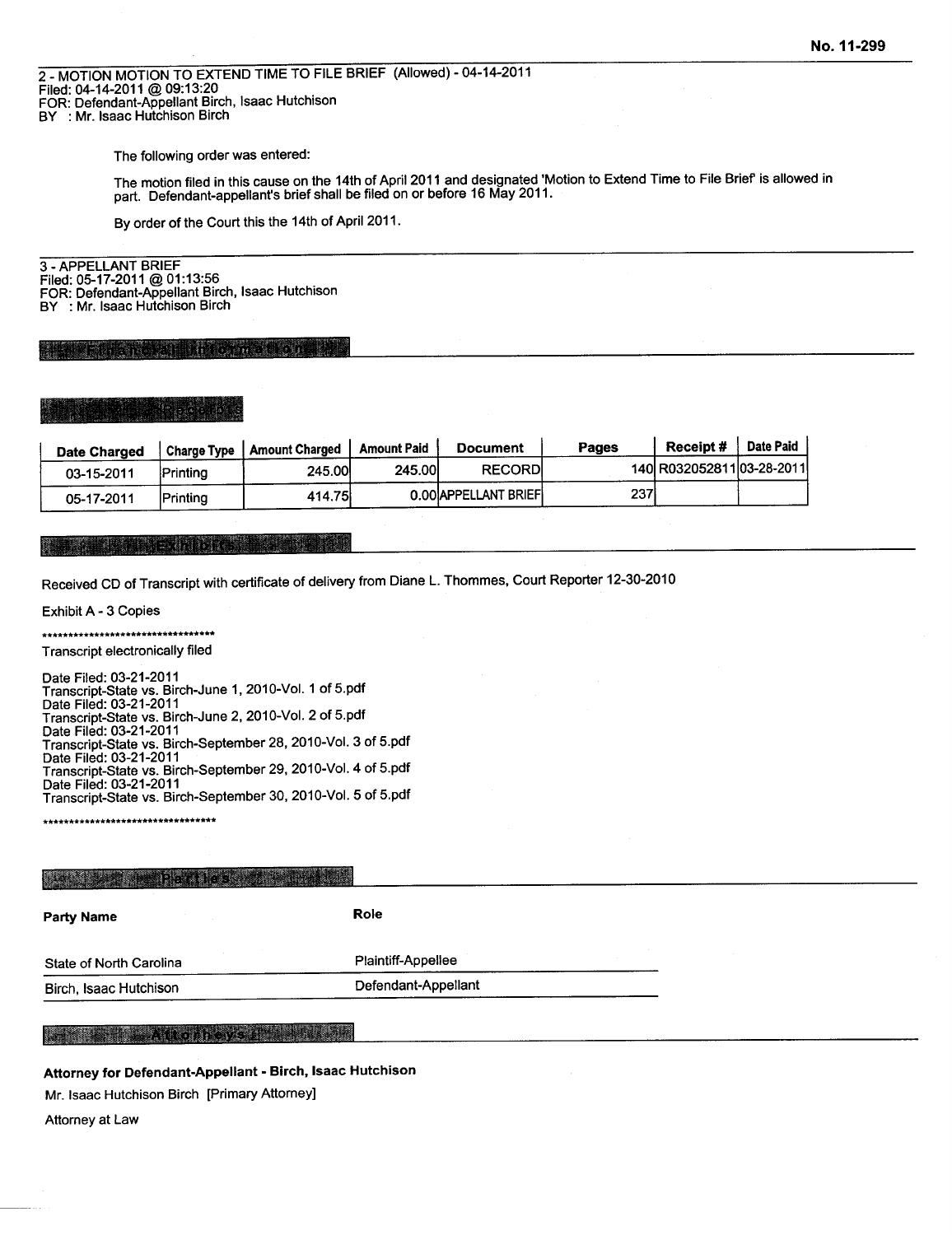restoreourrepublics@gmail.com

462 Judd Duvall Lane Franklin, NC 28734 828-421-0417

### Attorney for Plaintiff-Appellee - State of North Carolina

Mr. Jess D. Mekeel [Primary Attorney]

**Assistant Attorney General** 

jmekeel@ncdoj.gov

NC DEPARMENT OF JUSTICE

P.O. Box 629 Raleigh, NC 27602 919-716-6500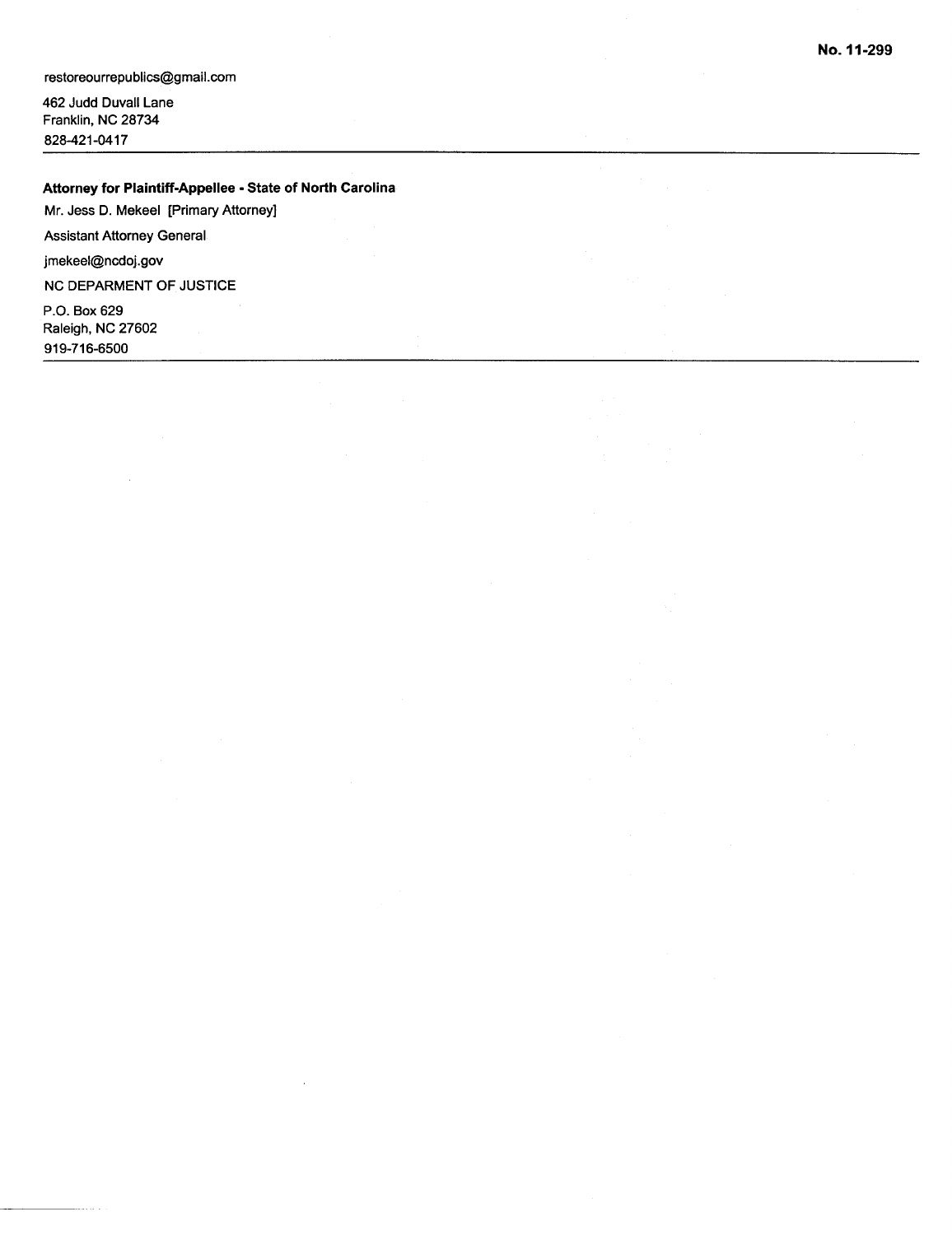### **Mekeel, Jess**

From: Sent: Subject: efiling@sc.nccourts.org Tuesday, May 17, 2011 9:13 AM Document has been Approved for case number 11-299

The document (Appellant Brief for case State v Birch numbered 11-299), submitted to the Court of Appeals by Isaac Birch on May 17, 2011, has been Approved by the clerks office. The document is available "as served" at the following website: www.ncappellatecourts.org. To access this document, you can use the "Search" key on the left side of the main page. Once the search page is accessed, please key in the party of the case. It is suggested that you may wish to "hit" the "Full Text Search" key which will assist you if you are not sure of the party in the case but know the title of the case. Please note that although most documents can be accessed within an hour of being served, it can take up to 4 hours for the document to be uploaded onto the electronic filing server. If you still have any problems accessing this document, please call the Supreme Court Clerk's Office at (919) 831-5700 or the Court of Appeals Clerk's Office at (919) 831-3600, and they will assist you in fin

ding the document that you have been served. You should be able to download the document and/or print it from the electronic filing site. Once a number has been assigned to this case, please feel free to use the case number for future documents received in the case. Please note that service of this document on opposing counsel by e-mail or any other method approved by the rules of appellate procedure is still required of the filing party.

 $\mathbf{1}$ 

Appellant Brief - COA11-299 State v Birch